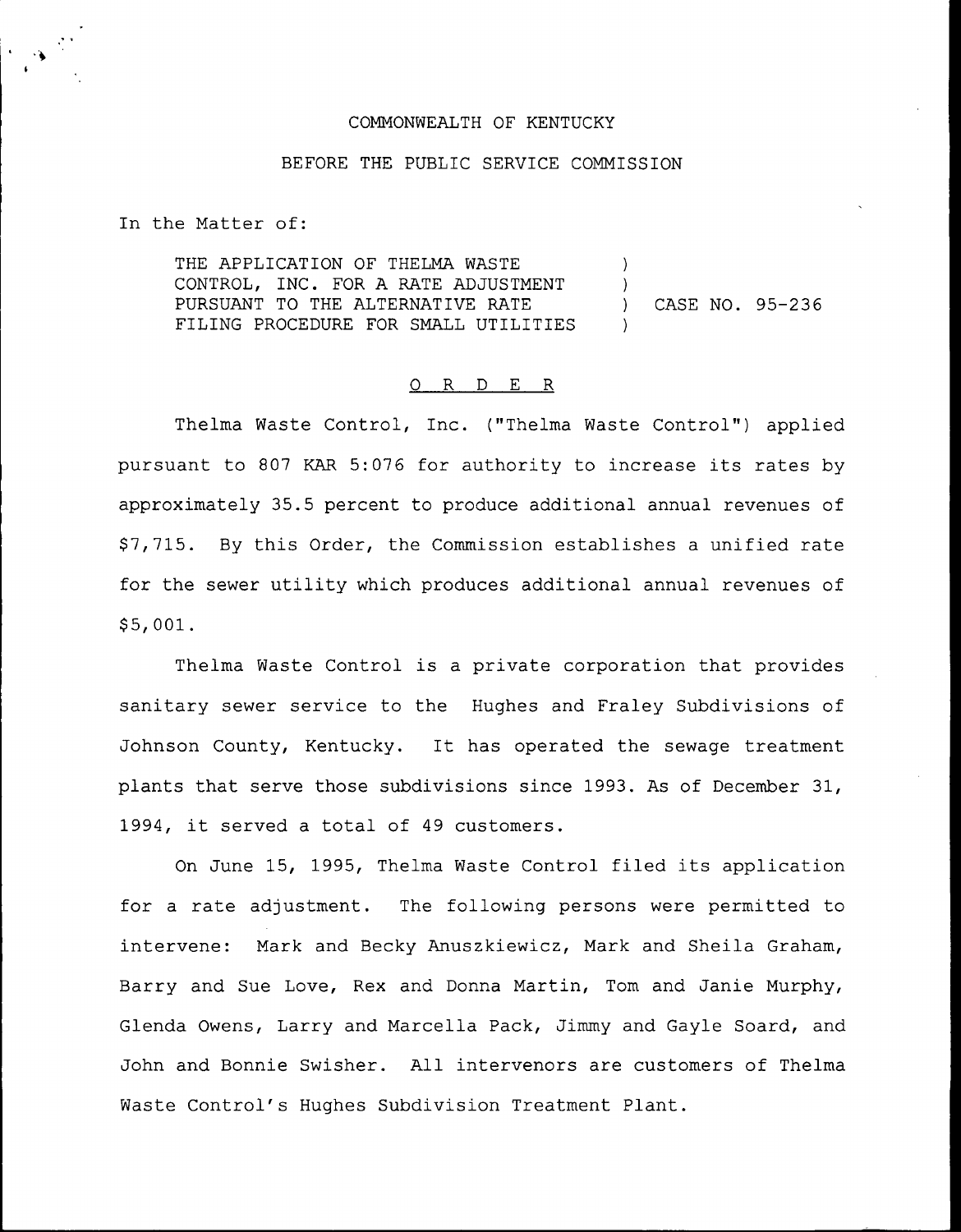After Thelma Waste Control submitted its application, Commission Staff prepared <sup>a</sup> written report on the application and its review of the utility's financial records. <sup>A</sup> hearing on the proposed rates was held on March 8, 1996 at the Commission's offices in Frankfort, Kentucky. Upon completion of the hearing, this case stood submitted for decision.

#### TEST PERIOD

The Commission has used the 12-month period ending December 31, 1994 as the test period for determining the reasonableness of the proposed rates. In using this historic test period, the Commission has given full consideration to appropriate known and measurable changes.

#### OPERATING REVENUES

Thelma Waste Control reported revenues of \$20,892 from rates during the test year. In its application, Thelma Waste Control reported 49 customers. Its Fraley Subdivision Treatment Plant serves <sup>40</sup> of these customers. Its Hughes Subdivision Treatment Plant serves the remainder. Based on this number of customers and the utility's current rates, the Commission finds that Thelma Waste Control's normalized test period revenue from rates is  $$21,709$ .

 $\mathbf{1}$ 40 customers  $x$  \$31.30  $x$  12 months \$ 15, 024. 00  $\equiv$  100  $\pm$ 9 customers x \$61.90 x 12 months  $\equiv$  $$6, 685.20$ Total Revenue:  $\frac{$21,709.20}{20}$ 

 $-2-$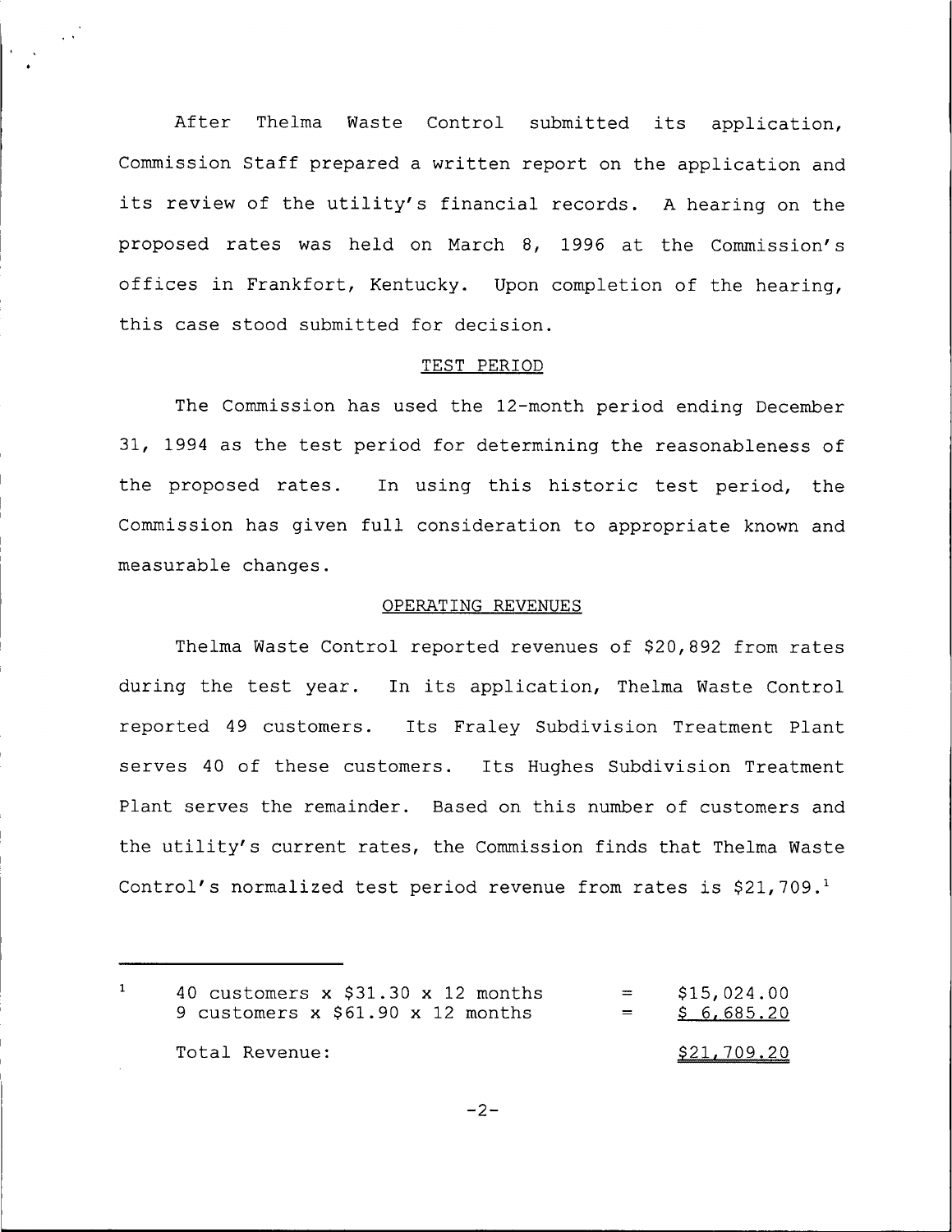## OPERATING EXPENSES

Thelma Waste Control incurred test-period operating expenses of \$21,043. It proposes to reduce this amount by \$3,661. The proposed adjustments are discussed below:

Electric Power. Thelma Waste Control proposes to reduce its actual test-period electric expense of \$2,934 by \$934. The utility having offered no explanation for this proposed reduction, the Commission finds that the test-period expense should be used for rate-making purposes.

Chemicals. Thelma Waste Control proposes to reduce its testperiod chemicals expense of  $$4,771$  by  $$2,384$ . In support of this proposed adjustment, it states that the utility plant operator's use of chlorine tablets was excessive and that its plants can operate within legal limits using less chlorine. Commission Staff reported that the proposed adjustment is reasonable. Accordingly, the Commission finds that Thelma Waste Control's annual chemicals expense for rate-making purposes should be \$2,387.

Miscellaneous Supplies and Expenses. Thelma Waste Control proposes to reduce the test period expense of \$899 by \$199. It has provided neither explanation nor supporting evidence for its proposed adjustment. The Commission, therefore, rejects the proposed adjustment.

During the test period, Thelma Waste Control paid a \$600 invoice from Beckman Environmental Services Company of Cincinnati

 $-3-$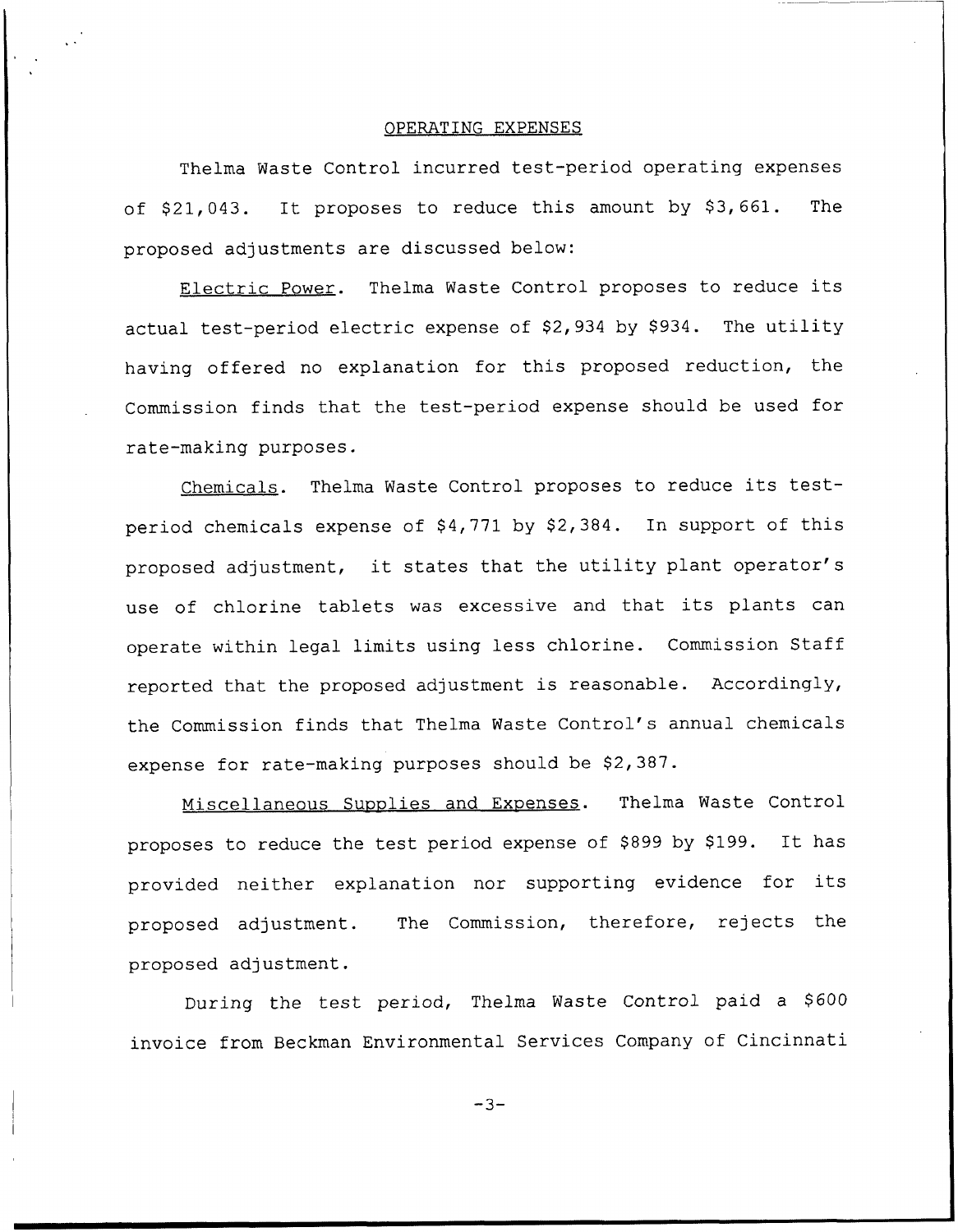for services rendered in 1991. Since the payment was for an expense outside the test period, the Commission finds that this expense should be excluded for rate-making purposes. Therefore, annual miscellaneous supplies and expense of \$299 has been included for rate-making purposes.

Outside Services. Thelma Waste Control proposes to reduce actual test-year outside services expense of \$1,289 by \$644. It provided neither explanation nor supporting evidence for its proposed reduction. In the absence of such evidence, the Commission finds that Thelma Waste Control's rates should be based on the test period level.

Amortization Expense. Thelma Waste Control proposes to increase amortization expense by \$500 to cover the cost of a construction permit. Commission Staff testified that this expense was incurred to construct the utility's sewage treatment plants and is an extraordinary expense of <sup>a</sup> non-recurring nature. Accordingly, the Commission finds that the cost of the construction permit should be included in the sewage treatment plants' total cost and depreciated over the life of the plants. In this case, the appropriate amortization period would be 20 years. Accordingly, annual amortization expense of  $$25<sup>2</sup>$  has been included for rate-making purposes.

 $\sqrt{2}$  $$500 \div 20 \text{ years} = $25 \text{ annually}.$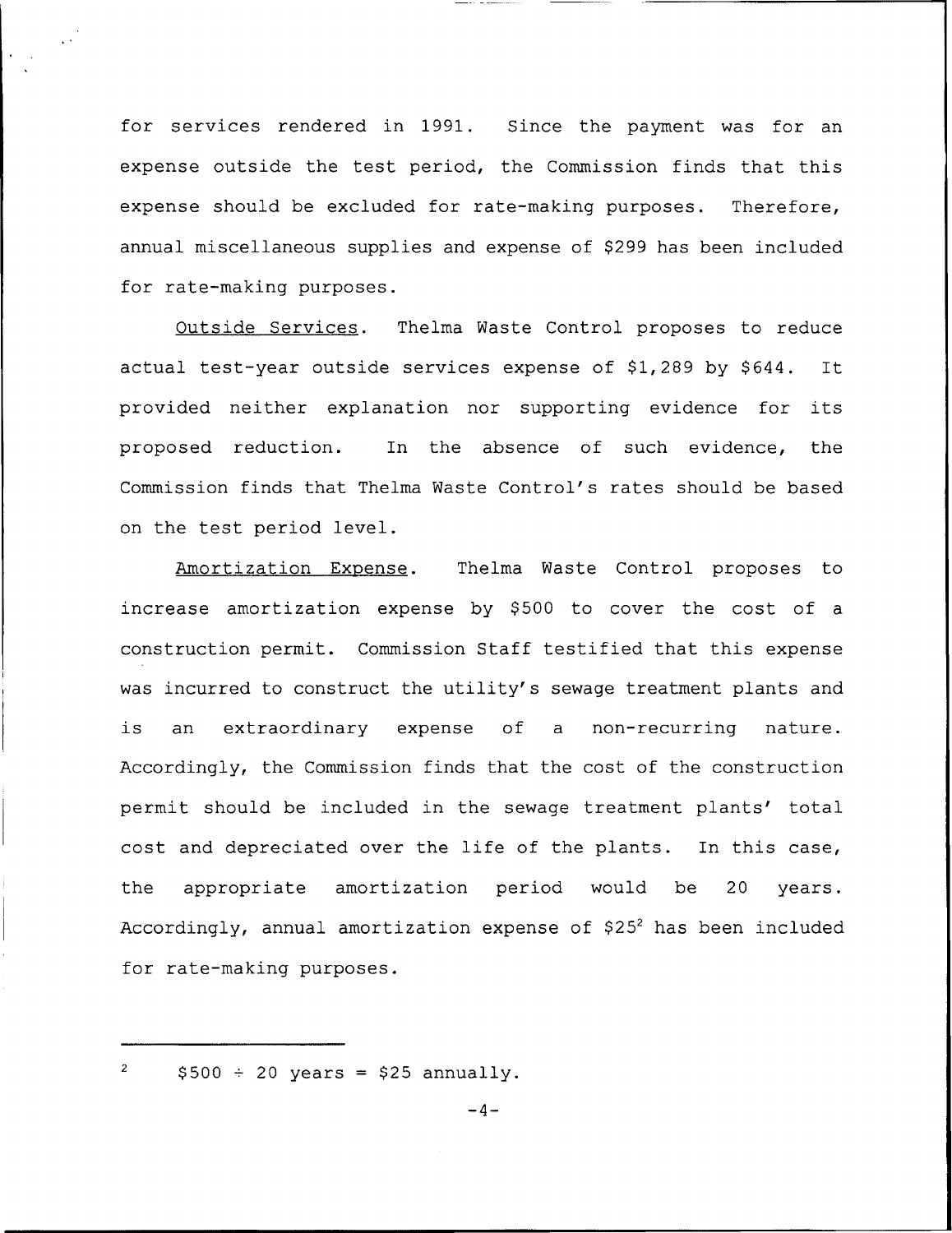Interest on Long-Term Debt. Thelma Waste Control proposes to increase reported test-year interest on long-term debt expense of \$5,460 by \$446. The debt in question involves a \$120,000 loan from the Kentucky Association of Counties Leasing Trust Program to finance the purchase of the utility's sewage treatment plants. The Commission finds that the level of long-term debt expense should be based upon <sup>a</sup> three-year average of the loan's interest payments. Based upon the loan's amortization schedule, the Commission finds that <sup>a</sup> three-year average (1995-1997) of interest, plus other fees (administrative, credit, and fiduciary) is  $$6,160^3$  and that this amount should be included for rate-making purposes.

#### OPERATIONS SUMMARY

Based upon our review of the evidence, Thelma Waste Control's operating statement is as follows:

|                       | Utility<br>Proposal | Adjustments | Test Year<br><u>Adjusted</u> |
|-----------------------|---------------------|-------------|------------------------------|
| OPERATING REVENUES    | \$20,892            | \$<br>817   | \$21,709                     |
| OPERATING EXPENSES:   |                     |             |                              |
| Water Service         | \$<br>180           | $-0-$       | \$<br>180                    |
| Electric Power        | 2,934               | $-0-$       | 2,934                        |
| Chemicals             | 4,771               | (2, 384)    | 2,387                        |
| Misc. Supplies & Exp. | 899                 | (600)       | 299                          |
| Treatment & Disposal  | 484                 | $-0-$       | 484                          |
| Routine Maint. Fee    | 2,600               | $-0-$       | 2,600                        |
| 3                     |                     |             |                              |
| 1995 Interest Expense |                     |             | \$6,384                      |
| 1996 Interest Expense |                     |             | 6,160                        |
| 1997 Interest Expense |                     |             | 5,937                        |
|                       |                     | Total       | <u>\$18,481</u>              |

 $$18,481 \div 3 \text{ years} = $6,160 \text{ per year}.$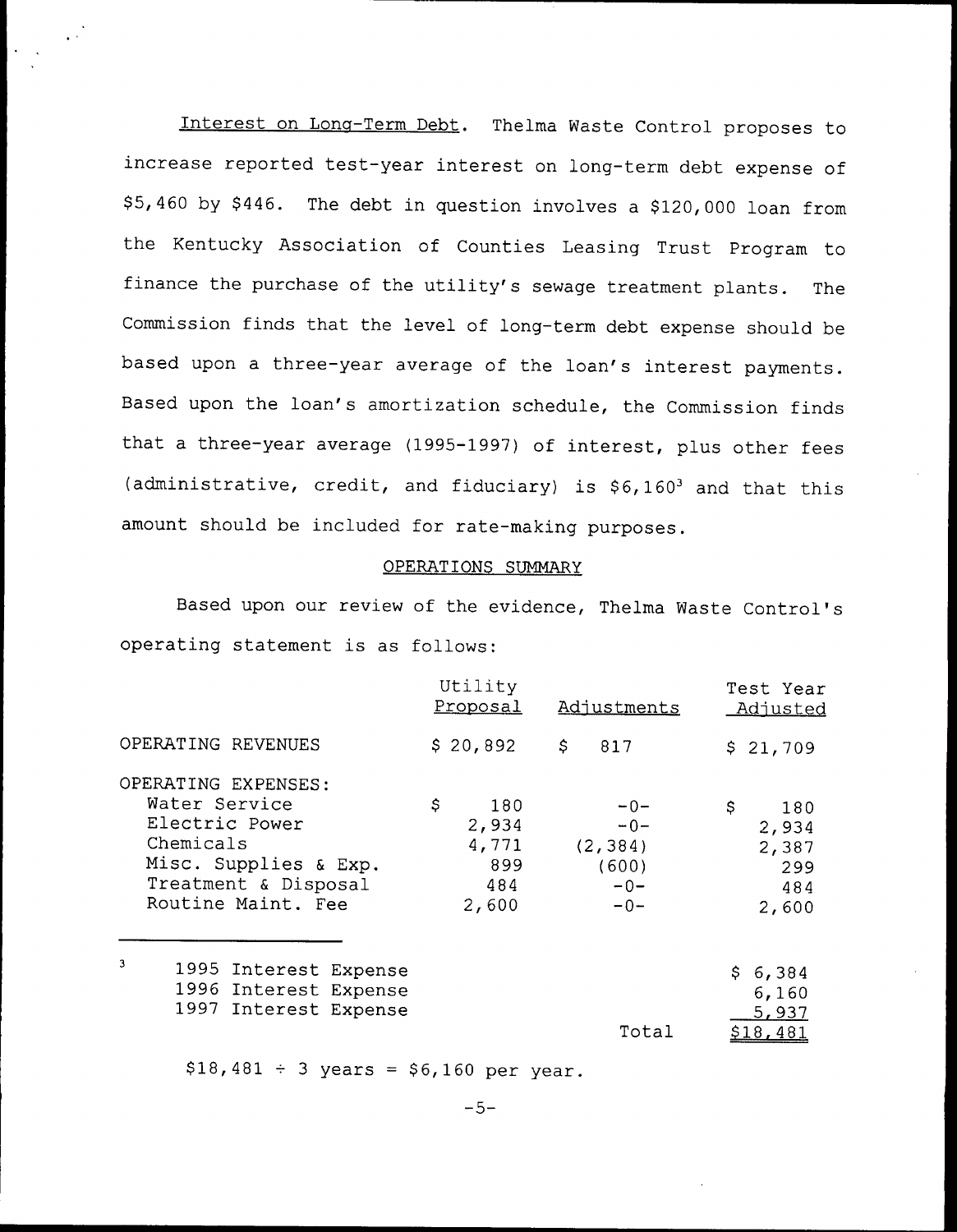| Customer Records      | 160         | $-0-$      | 160      |
|-----------------------|-------------|------------|----------|
| Off. Supplies & Other | 445         | $-0-$      | 445      |
| Outside Services      | 1,289       | $-0-$      | 1,289    |
| Insurance             | 888         | $-0-$      | 888      |
| Depreciation          | 6,189       | $-0-$      | 6,189    |
| Amortization Exp.     | $-0-$       | 25         | 25       |
| Taxes Other Than Inc. | 204         | $-0-$      | 204      |
| Total Operating Exp.  | \$21,043    | \$(2, 959) | \$18,084 |
| OPERATING INCOME      | (151)<br>S. | \$3,776    | \$3,625  |
| OTHER DEDUCTIONS:     |             |            |          |
| Interest on L-T Debt  | 5,460       | 700        | 6,160    |
|                       |             |            |          |
| NET.<br>TNCOME.       | 5.01        | S 3,076    | 2,535    |

# REVENUE REQUIREMENTS DETERMINATION

The Commission has historically used an operating ratio approach" to determine revenue requirements for small, privatelyowned utilities.<sup>5</sup> This approach is used because no basis for rateof-return determination exists or the cost of the utility has fully or largely been recovered through the receipt of contributions. The Commission finds that this method should be used to determine Thelma Waste Control's revenue requirements.

The Commission finds that an operating ratio of 88 percent will allow Thelma Waste Control sufficient revenues to cover its reasonable operating expenses and to provide for reasonable equity

Operating Ratio is defined as the ratio of expenses, including deprecistion and taxes, to gross revenues.

Operating Ratio = Operating Expenses + Depreciation + Taxes Gross Revenues

See, e.g., Case No. 7553, McKnight Utilities Co. (Ky. P.S.C.  $\overline{\mathbf{S}}$ Nov. 13, 1979).

 $-6-$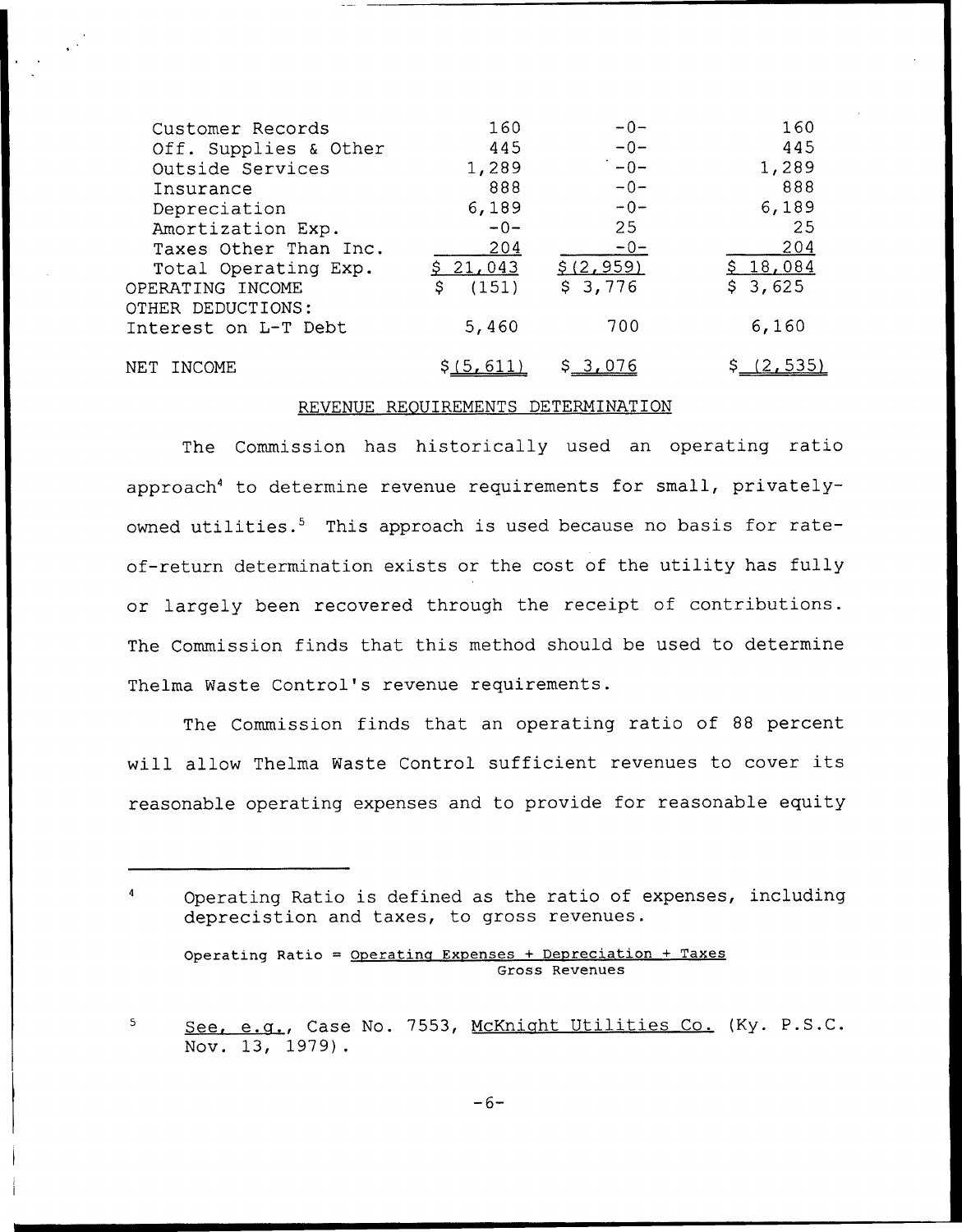growth. In calculating Thelma Waste Control's revenue requirement, the Commission has excluded interest expense from adjusted operating expenses and allowed only a dollar-for-dollar coverage. Using this methodology, an operating ratio of <sup>88</sup> percent results in a revenue requirement of  $$26,710.^6$  The Commission accordingly finds that Thelma Waste Control should be permitted to increase its annual operating revenues by  $$5,001.^7$ 

## RATE DESIGN

Thelma Waste Control proposes a monthly rate of \$46 for customers of its Fraley Subdivision Treatment Plant and <sup>a</sup> monthly rate of \$68 for customers of its Hughes Subdivision Treatment Plant. In its application, Thelma Waste Control failed to offer any explanation or to provide any supporting evidence for the disparate treatment of these customers.<sup>8</sup>

 $-7-$ 

 $\mathsf{6}$ Adjusted Operating Expenses 18, 084 Operating Ratio  $.88 + .$  $$20, 550$ Required Operating Revenue Allowed Interest Expense  $+6, 160$ Total Revenue Requirement \$ 26, 710  $\boldsymbol{7}$ Required Operating Revenue \$ 26, 710<br>Minus: Normalized Test Period Revenue \$ 21, 709 Minus: Normalized Test Period Revenue Required Revenue Increase  $\qquad \qquad$  \$ 5,001

 $\pmb{8}$ Thelma Waste Control proposed to increase its rates to Fraley Subdivision Plant customers by 47 percent and to Hughes Subdivision Plant customers by only 10 percent.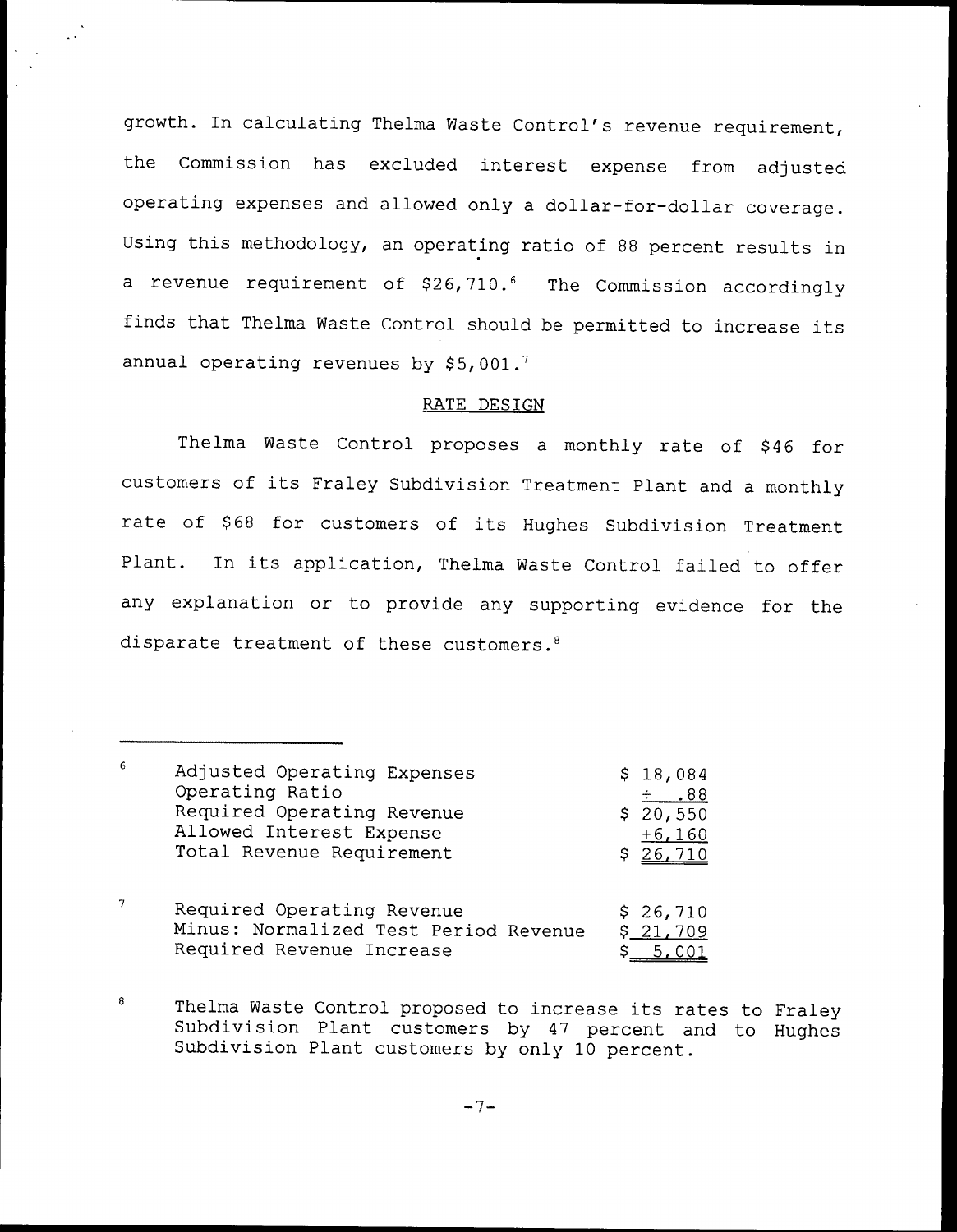Finding that Thelma Waste Control had not adequately supported its proposed allocation of costs between the sewage treatment plants, Commission Staff recommended that the utility's proposed rate design be rejected and <sup>a</sup> unified flat monthly rate be used instead. Commission Staff's principal objection to the proposed rate design was that the design was based upon Thelma Waste Control's proposed operating budget rather than historical cost information.

Attempting to address these criticisms, Thelma Waste Control presented at the hearing <sup>a</sup> statement of each treatment plant's operating costs and revenues for the test period. Unfortunately, the witness sponsoring this evidence had not reviewed the invoices or bills associated with the various expenses and he had no personal knowledge of the statement's preparation. Under crossexamination, he conceded that, for certain expenses such as taxes and licensing fees, the utility's method of allocation was not the most accurate.

The Commission supports the principle that utility rates should be cost based, and that in most circumstances each class of utility ratepayers should pay the costs which the utility incurs to provide that class with utility service. <sup>A</sup> separate rate for each subdivision treatment plant, if properly calculated, prevents cross-subsidization of utility rates. In this case, however, Thelma Waste Control has failed to show that its cost allocations

 $-8-$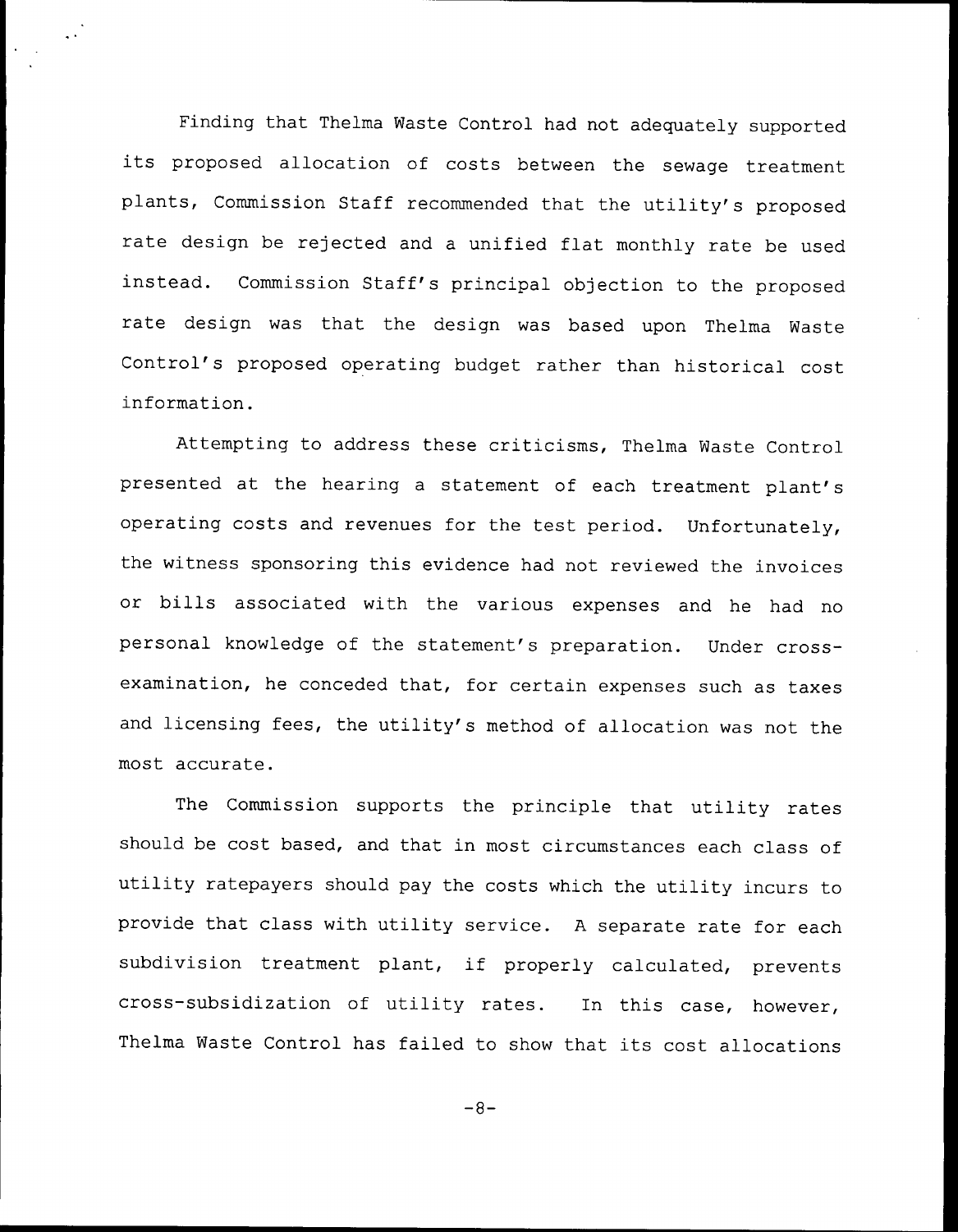are correct. It has failed to submit billing records and invoices which support its proposed allocation. Its use of utility plant cost to allocate certain expenses such as office supplies, chemicals, tax and licenses is inappropriate and without rational basis. In the absence of convincing evidence that the cost allocations are accurate and fair, the Commission finds that a unified rate of  $$45.43$  per month should be charged.<sup>9</sup>

## SUMMARY

After review of the evidence of record and being otherwise sufficiently advised, the Commission finds that:

1. Thelma Waste Control's adjusted test year revenues are \$ 21, 709.

2. Thelma Waste Control's adjusted test year operating expenses, excluding interest expense, are \$18,084.

3. An operating ratio of <sup>88</sup> percent will provide Thelma Waste Control with sufficient revenues to cover its reasonable operating expenses and to provide for reasonable equity growth.

4. Based on an operating ratio of 88 percent and Thelma Waste Control's adjusted test period revenues and expenses, Thelma Waste Control should be permitted to earn revenues of \$26,710.

| 9 | Revenue Requirement         | \$26,710 |
|---|-----------------------------|----------|
|   | Divide by Customers         | 49       |
|   | Annual Revenue per Customer | \$545.10 |
|   | Divide by 12 Months         |          |
|   | Monthly Bill                | \$45.43  |

$$
-9-
$$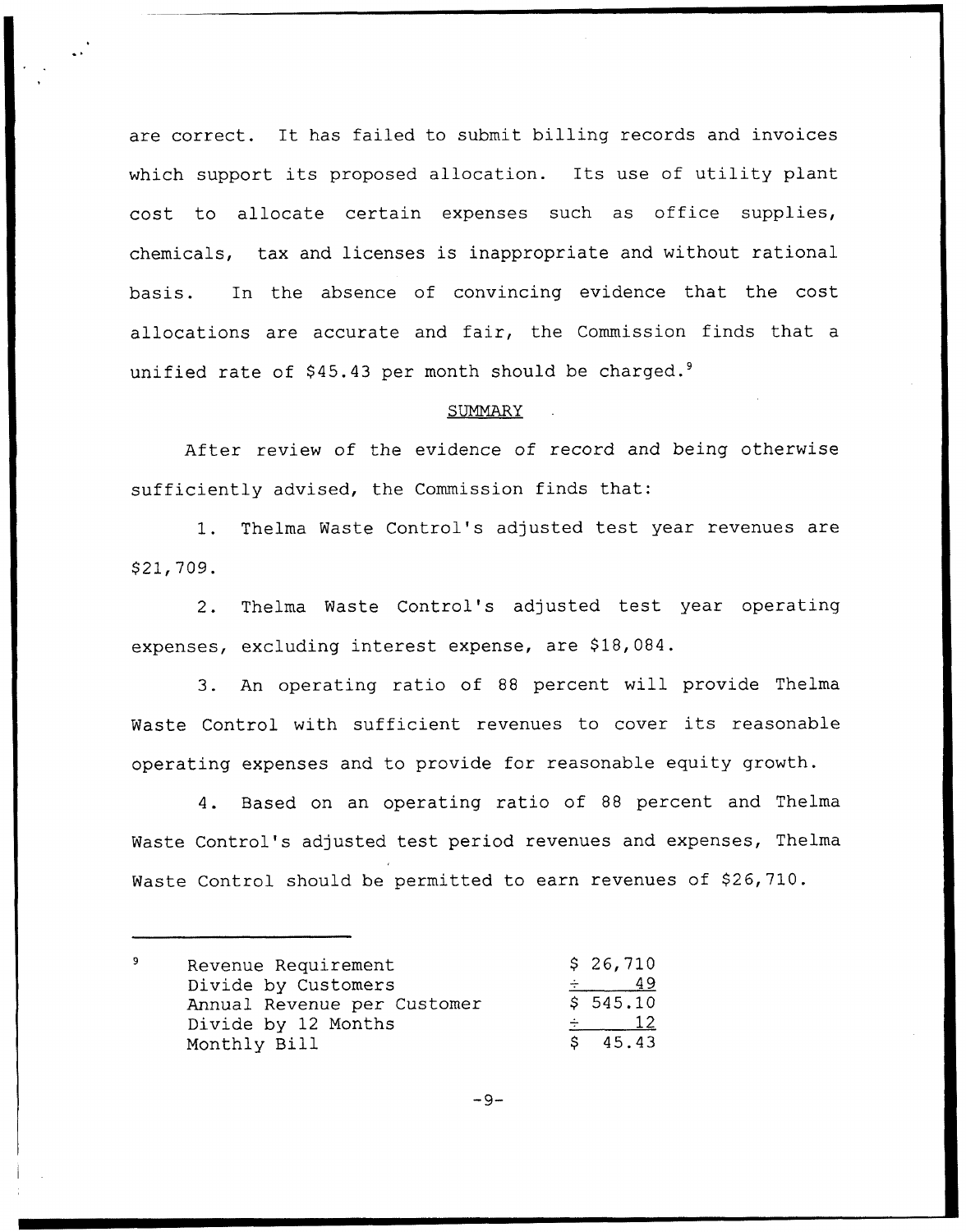5. The rates in Appendix <sup>A</sup> are the fair, just and reasonable rates for Thelma Waste Control and will produce annual revenues of \$26,710 based on adjusted test-year revenues.

6. The rates proposed by Thelma Waste Control will produce revenue in excess of that found reasonable and should be denied.

IT IS THEREFORE ORDERED that:

1. The rates proposed by Thelma Waste Control are hereby denied.

2. The rates set forth in Appendix <sup>A</sup> are approved for service rendered by Thelma Waste Control on and after the date of this Order.

3. Within 20 days of the date of this Order, Thelma Waste Control shall file with the Commission revised tariff sheets setting forth the rates approved herein.

Done at Frankfort, Kentucky, this 15th day of April, 1996.

PUBLIC SERVICE COMMISSION<br>Will K Breathoff Chairma

Vice Chairma

Commissione

ATTEST:

Executive Di